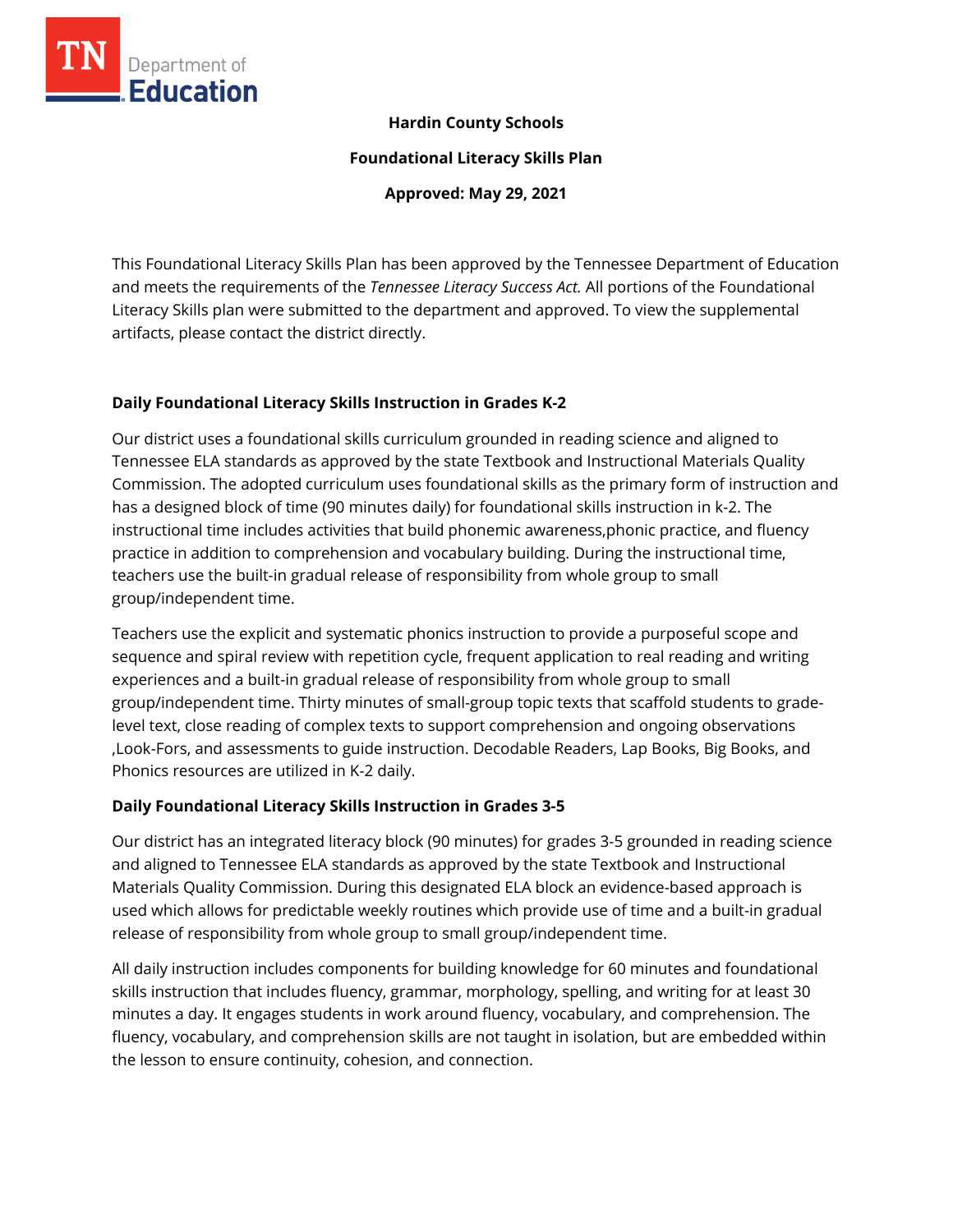Department of Education

## **Approved Instructional Materials for Grades K-2**

Benchmark - K-5 Advance

## **Approved Instructional Materials for Grades 3-5**

Benchmark - K-5 Advance

## **Additional Information about Instructional Materials**

Our district supplements our ELA curriculum for students in K-1 with a designated time to practice with Heggerty Phonemic Awareness, which is a research based 35-week curriculum of daily phonemic and phonological awareness lesson plans incorporated daily for 10-15 minutes.

Saxon Phonics is used to supplement Benchmark Advance for additional phonemic awareness incorporation into the weekly academic routines in K-2

Benchmark Advance curriculum for each grade band K-2 and 3-5 contains intervention and reteaching materials that are utilized in and out of the classroom at designated times during the school day by classroom teachers and interventionists.

All students in the K-2 and 3-5 grade bands have access and designated weekly time for individualized work on LexiaCore5 which is a research-proven program that provides explicit, systematic, personalized learning in the six areas of reading instruction, targeting skill gaps as they emerge and providing teachers with the data and student-specific resources they need for individual or small-group instruction.

# **Universal Reading Screener for Grades K-5. This screener complies with RTI<sup>2</sup>and Say Dyslexia requirements.**

EasyCBM

## **Intervention Structure and Supports**

In our district, students in grades K-5 are given a universal screener (EasyCBM) three times per year to determine which students have a significant reading deficiency or are "at-risk" of struggling with reading. School level teams consisting of administrators, teachers and interventionists review the universal screening data to determine which students score between the 0-25th% (percentile). Students in K-5, who are at high risk for reading failure, according to the benchmark data, are placed in Tier II or Tier III intervention groups. Tier III students (0-10% percentile) receive instruction through the Road to Reading, Recipe for Reading, Sounds Sensible or SPIRE programs, which are all multi-sensory intervention programs, and/or skill-builder lessons from the computer-based program LexiaCORE5. Tier III students receive daily, small-group intervention for no less than 45 minutes in their area of greatest deficit. Tier II students (11-25% percentile) receive instruction with any of the Tier III programs or ELA adopted curriculum intervention resources with assessments and remediation activities. Tier II students receive a minimum of 30-45 minutes daily of intensive instruction in their area of greatest deficit. Tier II and Tier III students are progress monitored every 10 days and changes are made to intervention as needed. Data teams meet every 4 1/2 weeks to review student data and determine if the intervention being used with the student is working or if a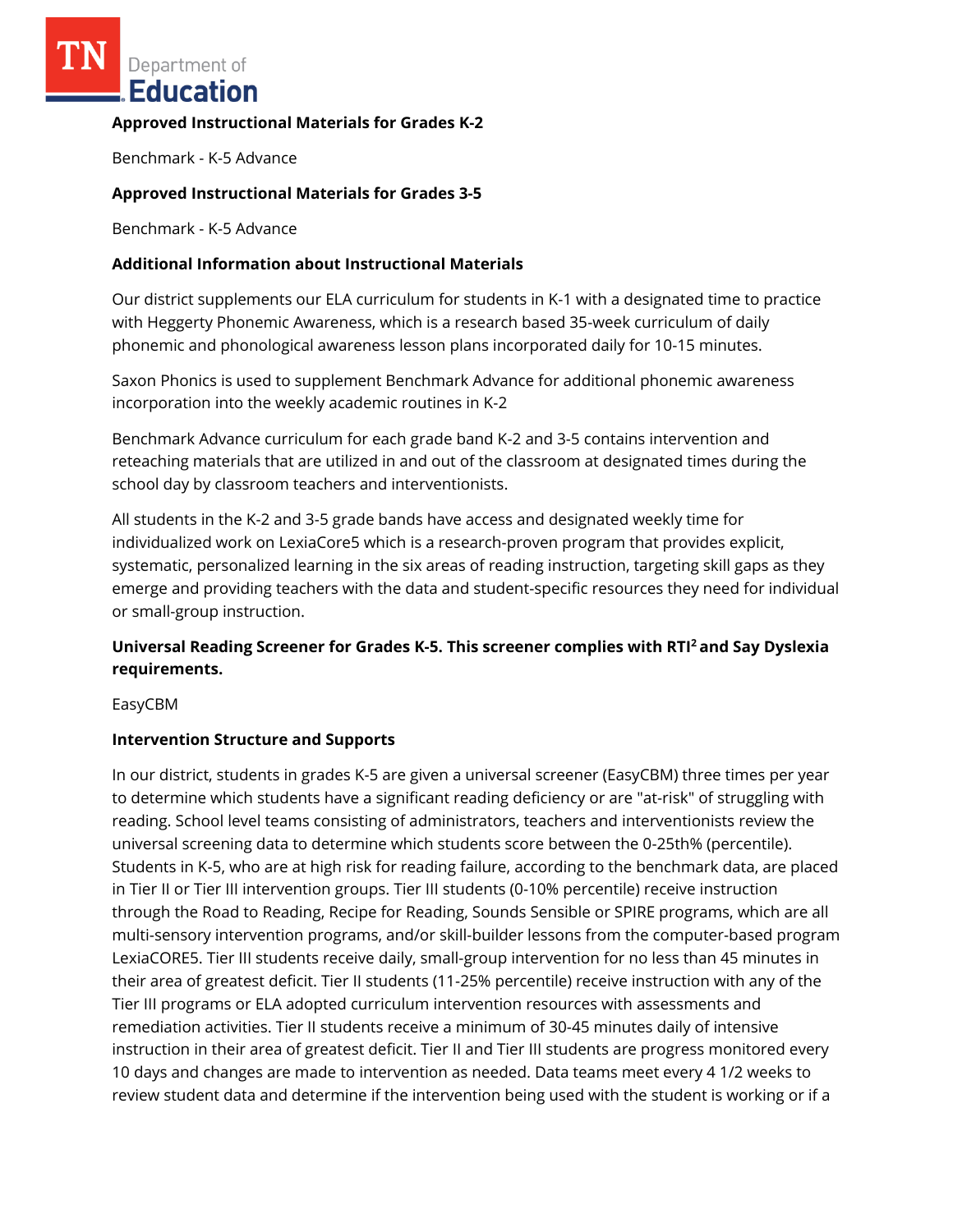Department of **Education** 

change in the intervention or the person providing the intervention instruction is warranted. Other variables that the team may look at are student attendance and engagement in the intervention service before a change is made. Intervention takes place daily during a grade-level time in the master schedule just for RTI2. When students are in their RTI groups, they work on activities and assignments that make them stronger in that skill as exhibited during Tier I (grade level core instruction in the classroom). Students not making progress will then go through additional screening following our protocol for screening students for the characteristics of dyslexia.

Following the Fall Benchmark of all retained Kindergarten students, all 1st Grade students, or 2nd grade and up students not making adequate progress in the intervention program, the school data team meets to identify students of greatest concern either receiving services through intervention programs or not. The student's current level of intervention, record of intervention attendance and performance in the regular classroom is considered to determine if additional reading skill assessments for the characteristics associated with dyslexia should be administered. If the school data team determines that the student is to be given an additional screener(s), the school facilitator will administer the test(s) in the identified area(s) of concern. The data team will review the results of the additional screener(s) and determine if the school level specific interventions are in place to meet the needs of the student. If further exploration into the specific characteristics of dyslexia are suspected, the school data team will send the results along with a copy of the student's attendance, progress monitoring results, teacher checklist and a current writing sample to the District Supervisor of RTI²/or Reading Specialist for district level review.

If the district level review team determines that the student demonstrates the characteristics associated with dyslexia and is not on track for reading success, the school level team will be informed by the review team of their findings.

## **Parent Notification Plan/Home Literacy Reports**

Our district notifies parents three times a year in grades K-3 and annually in grades 4 and 5 if their child is "at-risk" for or has significant reading deficiency immediately after the district's schools complete the fall and winter and spring universal screening. Students' results are communicated in the form of a parent letter written in parent-friendly language which provides a clear explanation of student skill gaps and the intervention that is needed to help the student be successful. The parents are told the amount of time each day that the student will receive intervention services. Parents are informed of the importance of being able to read by the end of 3rd grade. If a student is determined to exhibit significant characteristics associated with dyslexia, the parents will be given a district letter/packet and resource materials explaining the characteristics associated with dyslexia and how they may proceed individually with their child for further individual assessments. If a meeting is requested by the parent, an agenda will be followed and will be guided by the school's curriculum and instructional facilitator or designee. The school data team may determine any additional dyslexia-specific accommodations that may be made for the student in the regular classroom and in the intervention program. The team may also determine if a 504 Plan or a SPED referral is the next school level step and those specific procedures will be followed according to the district and state requirements. Parents are encouraged to share the results of an independent dyslexia diagnosis